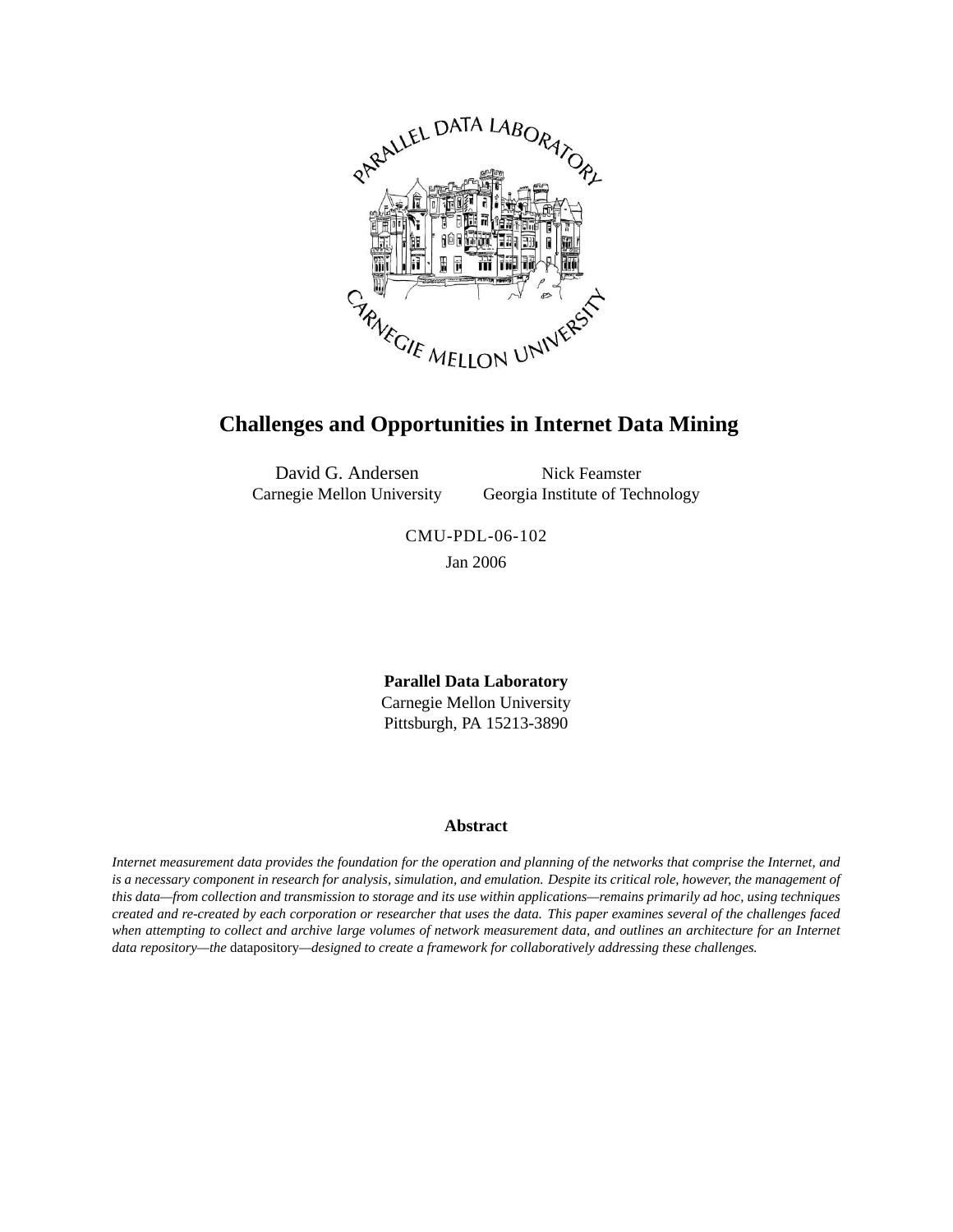**Keywords:** network monitoring, databases, data management, data mining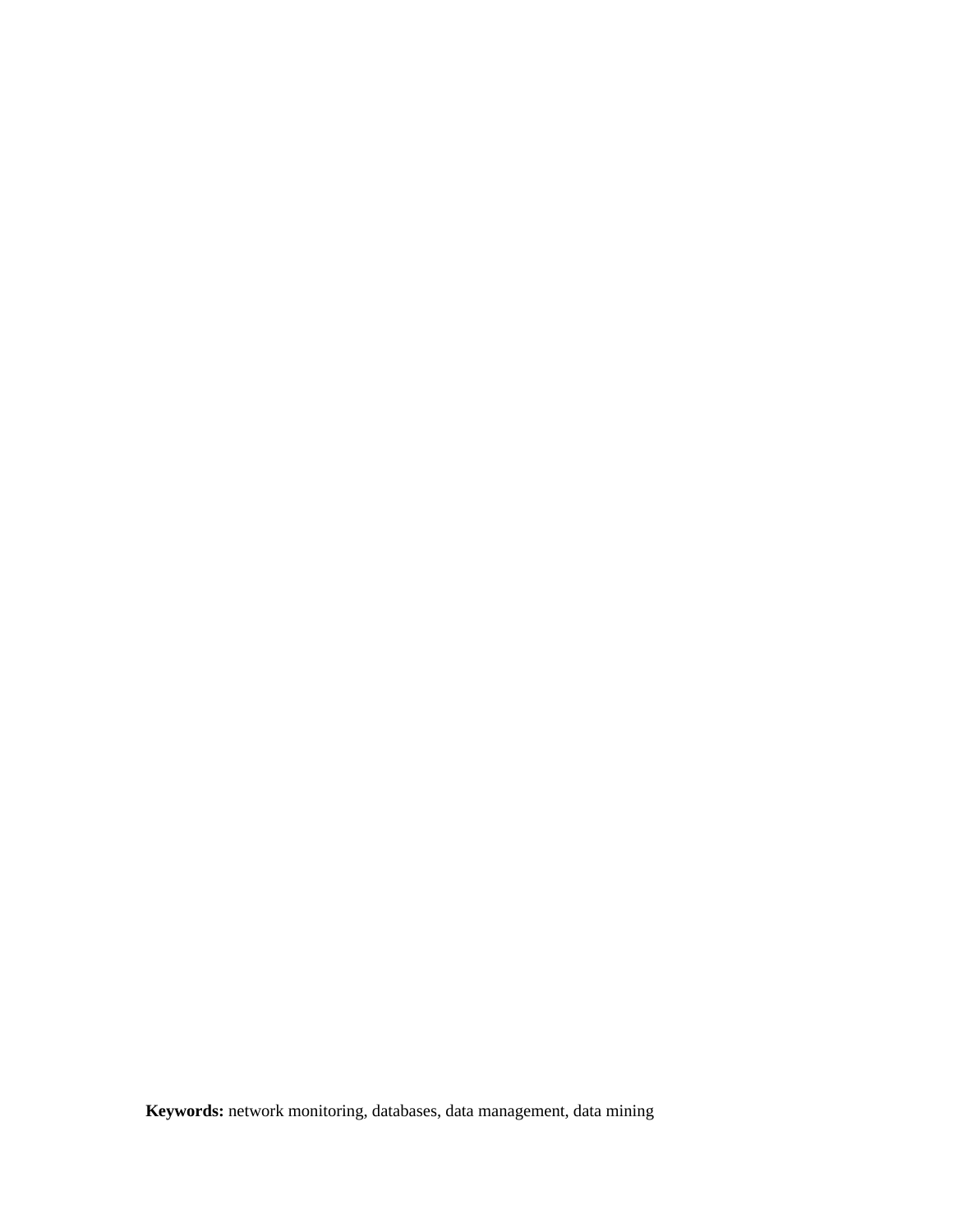## **1 Introduction**

Communications networks produce vast amounts of data that both help network operators manage and plan their networks and enable researchers to study a variety of network characteristics. The data is rich, and it varies from the minute (*e.g.*, kilobits per hour of periodic average link utilization data) to the massive (*e.g.*, gigabits per second of live traffic captures). Its uses are equally diverse: On short timescales, the data can facilitate network monitoring, troubleshooting, and reactive routing [\[9\]](#page-8-0). Over minutes to days, the data is useful for network traffic engineering, in which operators attempt to shift the flow of traffic away from overutilized links onto less busy paths. Over months, the data is useful for capacity planning; on even longer timescales, the data helps researchers perform longitudinal studies.

Network data is essential for the operation and planning of the networks that comprise the Internet; it is also vital for analysis, simulation, and emulation. Despite its critical role, the management of this data from collection and transmission to storage and its use within applications—remains disconcertingly ad hoc, using techniques created and re-created by each corporation or researcher. As one example, consider the storage formats used for node-to-node loss and latency ("ping") data. A number of different projects collect such data, in formats ranging from:

- A hierarchy of directories, one per day, with an *N*-line text file containing a matrix of ping data between a set of *N* nodes, with errors recorded in a separate file. (PlanetLab all-pairs pings data [\[21\]](#page-9-0).)
- A generalized binary network data storage format (Skitter's ARTS++ format [\[5\]](#page-8-1)).
- Stored internally using a ROOT-based file [\[4\]](#page-8-2) (RIPE's Test Traffic Machines [\[11\]](#page-8-3)).
- A MySQL database, with one row per pair of probes and a non-standard text format for export upon demand (The RON testbed all-pairs probe data [\[2\]](#page-8-4)).

This paper examines several challenges in collecting and archiving large volumes of network measurement data, and outlines an architecture for an Internet data repository—the *datapository*—designed to create a framework for collaboratively addressing these challenges. Rather than attempt to solve all of these problems, we hope that the datapository will catalyze sharing of tools, formats, and data among researchers and operators. We envision that the datapository will be useful both for storage and analysis, and as a tool for real-time network monitoring.

The heterogeneity of data formats and the lack of an infrastructure to analyze it efficiently harm both network operations and the science of network measurement. The data's unwieldy nature prevents network operators from harnessing the vast amounts of data that could save them time and money (*e.g.*, via network provisioning and traffic engineering) and help defend their networks from attack (*e.g.*, by alerting operators to routing or traffic anomalies).

From a scientific perspective, the lack of an analysis facility means that every network measurement researcher must develop "home brew" analysis tools and encounter the same set of traps and pitfalls as previous researchers. Worse yet, after a study is published, the authors' analysis tools may go unused for long periods of time before another researcher tries to study the same published results years later—at which point the data may have moved to a different location or been re-organized entirely. Even if a researcher successfully locates the data and tools from a particular study, he is left with the challenge of re-discovering how to reproduce the results ("Which parameters did they use to generate that graph?", "What subset of this data was used?", etc.). Indeed, for Internet measurement, repeatable experimentation—a major cornerstone of science—requires significant advances in the storage and management of data.

The remainder of this paper discusses the challenges that arise in constructing a network data analysis facility (Section [2\)](#page-3-0), presents the initial design of the datapository (Section [3\)](#page-4-0), and presents our vision for the opportunities that we hope the datapository will ultimately provide (Section [4\)](#page-7-0). We warn the reader in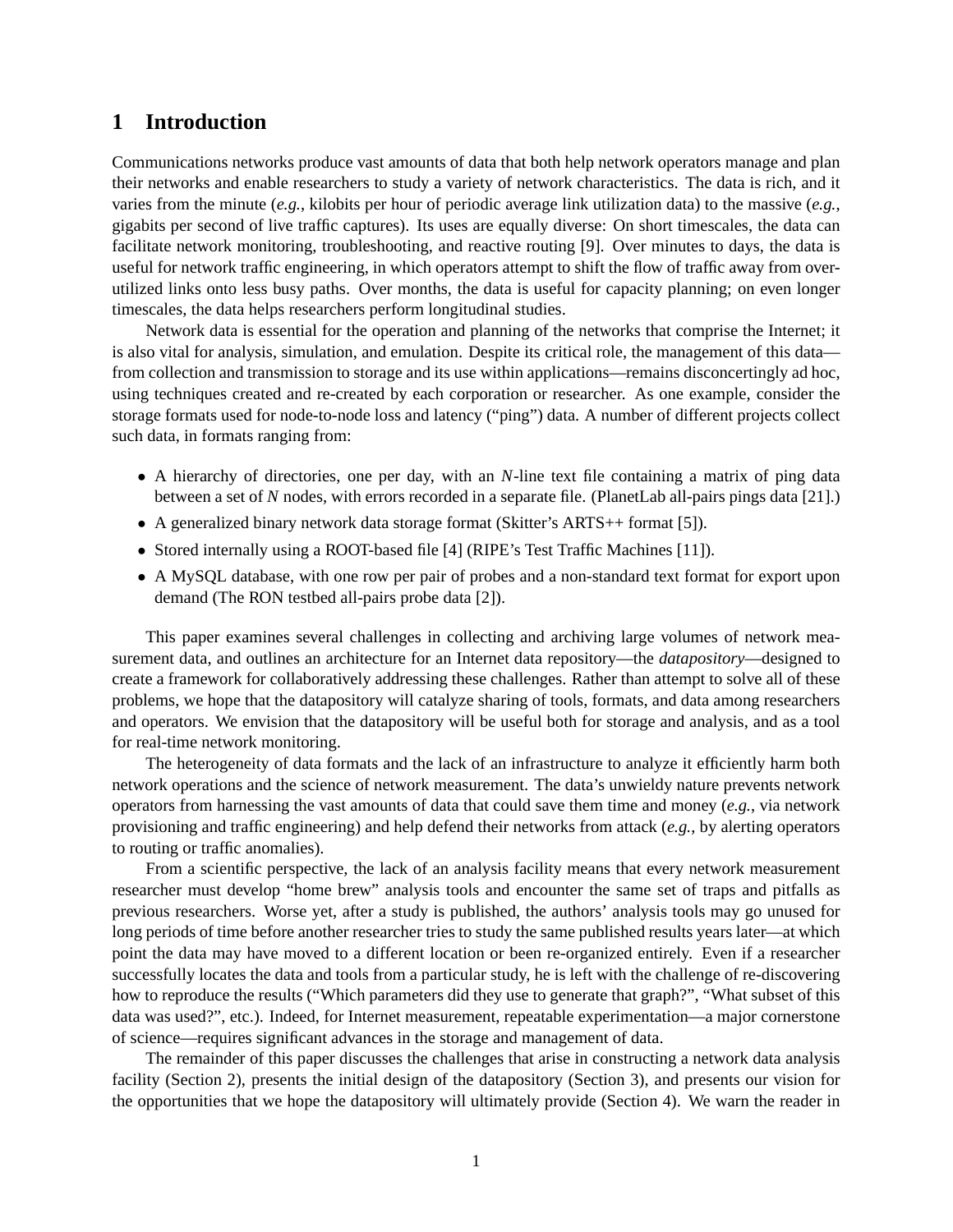advance that this paper raises more questions than it answers, though we hope it shines light on a possible path through the measurement minefield.

## <span id="page-3-0"></span>**2 Challenges**

This section briefly surveys the challenges in realizing a network data collection and storage facility.

#### **2.1 Robust, distributed data collection**

Collecting network measurement data is by nature distributed; this collection must be resilient to network and server outages, providing the datapository with an *eventually* complete data set. <sup>1</sup> In our experience, measurement nodes may be offline for days to months before coming back online and may be partitioned from the network for hours to days while still collecting measurements.

While work such as Paxson's Strategies for Sound Internet Measurement [\[17\]](#page-9-1) provides valuable guidelines for how to *measure* and *analyze* data about the network, less attention has been paid to the *collection* of this data for subsequent analysis. Unfortunately, when large number of nodes or large volumes of data are involved, the difficulties involved in collecting and organizing can be as large as the difficulties of how to measure the network in the first place.

#### **2.2 Multi-timescale, heterogeneous data**

The combination of performing real-time analysis and data mining years of archived data presents challenges to both conventional and streaming database systems:

**Non-standard, irregular data.** Network data is information-dense, and we cannot predict how users will query the data, which makes indexing a challenge. Some data is best served by custom search techniques. For example, each routing update contains a *network prefix* and a *prefix length*. The prefix length specifies the number of significant bits in the prefix. A common operation in prefix queries is to find a *longest-prefix match (LPM)*: Given an IP address, find the prefix with the longest prefix length whose significant bits are equal to those bits in the IP address. Some data structures (*e.g.*, search tries) can efficiently perform LPM, but the best way to express this query in SQL is as a set of 32 OR'd conditions for each prefix length.

```
SELECT * from table
WHERE (prefix = x AND mask=32)
 OR (prefix = x & 0xfffffffe
       AND mask=31)
 OR ...
```
Additionally, network monitoring data is often not amenable to the regular form of standard databases. Packet traces, for instance, have nearly arbitrary content, and a search may examine any of these fields, extract the TCP stream from a series of packets, or examine application-layer headers. RBDMSes do not handle such queries, and existing tools such as tcpdump or ethereal cannot efficiently process terabytes of packet traces. Other data, such as the popular NetFlow format for flow summarization, has similar limitations for data mining.

<sup>&</sup>lt;sup>1</sup>The measurement techniques used must also be robust to these events. This lesson is explained well by Paxson, whose original Internet measurements were triggered from a centralized node, and therefore under-counted some failures [\[16\]](#page-8-5), or whose measurements depended on the DNS [\[18\]](#page-9-2). The authors of this paper have seen these mistakes repeated several times since.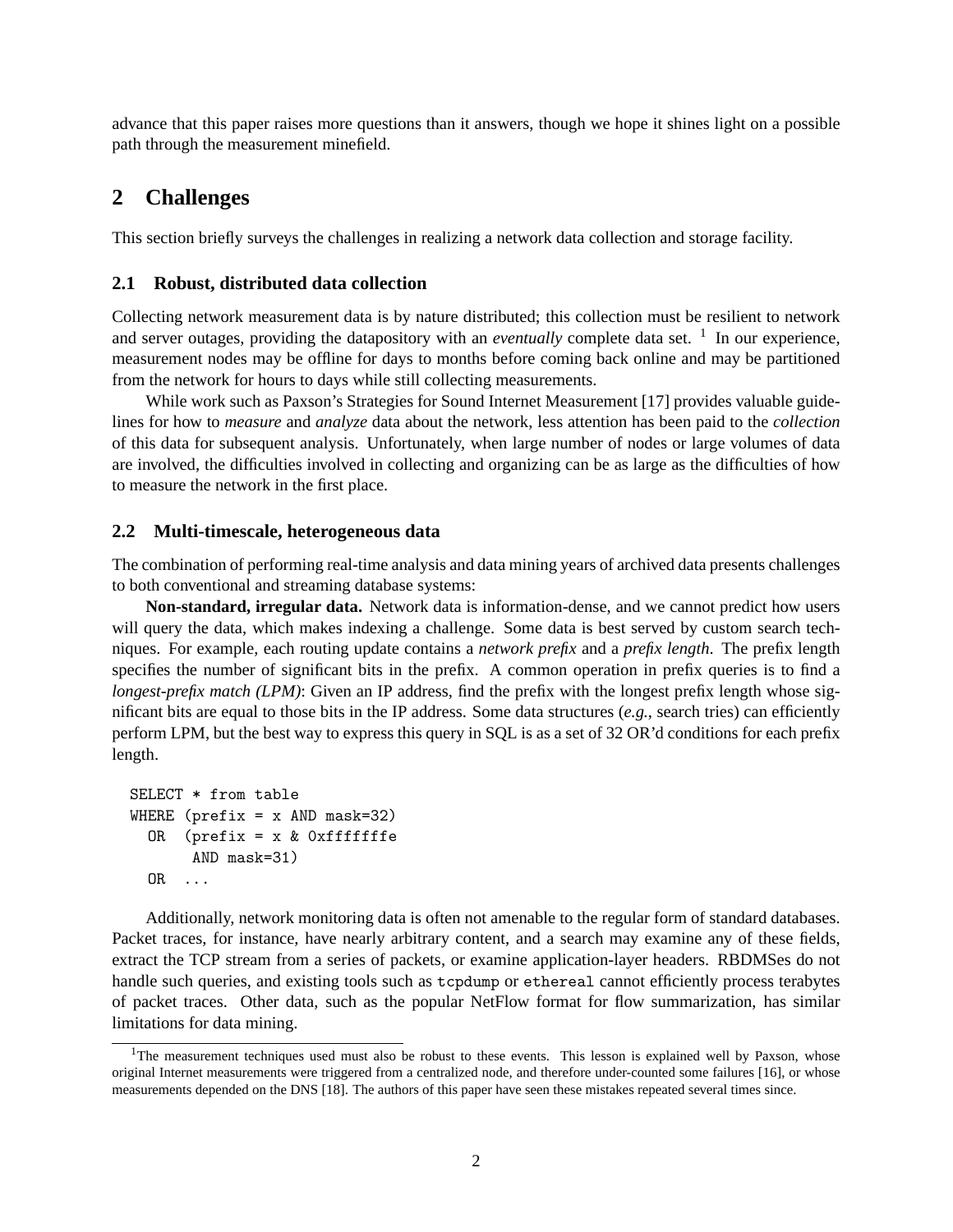

<span id="page-4-1"></span>Figure 1: The datapository architecture.

To process non-standard data sources, the datapository may be able to leverage PADS, a system that takes as input a data format description and parses raw data files of arbitrary formats [\[10\]](#page-8-6).

**Large archival data mining.** Aurora [\[3\]](#page-8-7) provides a promising way to process real-time streams of network data, and AT&T's Gigascope [\[6\]](#page-8-8) supports real-time monitoring of gigabit networks. These systems are excellent building blocks for processing raw data, but they are typically designed for either low-speed streams (*e.g.*, financial transactions) or modest-size "windows" of data. Longitudinal studies and joint analysis of network data may require much large windows over high-speed streams.

Most conventional solutions are unsuited to our application, and are unable to take advantage of many of the simplifying advantages of a data archive: the data is read-only, is easily cached, follows a strict time ordering, and is amenable to both intra- and inter-query parallelism.

Data-mining solutions such as Netezza [\[14\]](#page-8-9) offer attractive solutions for data mining. Network measurement data offers many opportunities for optimization: the data is read-only, is easily cached, and follows a strict time ordering. Unfortunately, current data mining tools do not cope well with the unique data types present in network monitoring data. We believe that the long-term development of the datapository will spur the development of log-processing database management systems.

#### **2.3 Workflow metadata and privacy**

Metadata about data's origins, errors, and modifications—its *provenance*—must be maintained and communicated with the data as it progresses through the analysis workflow [\[13,](#page-8-10) [23\]](#page-9-3). Data producers or the research community must agree upon common metadata formats for data [\[1\]](#page-8-11) and analysis tools in order to facilitate data sharing.

An important part of the workflow is addressing privacy requirements. The privacy requirements for measurement data range from nearly none (*e.g.*, many BGP routing traces, which are publicly available) to extreme (*e.g.*, an un-anonymized packet trace). In order to gain the efficiencies of scale that we hope to realize with the Datapository, it must be able to host and analyze data at the ends and in the middle of the privacy spectrum. In fact, the steps of "declassifying" this data (*e.g.*, using anonymization "scrubbers" [\[12\]](#page-8-12) or summarization techniques) will be an important part of the analysis workflow that the datapository enables.

### <span id="page-4-0"></span>**3 The datapository**

The datapository consists of a distributed set of *data sources* and a central *storage and analysis* infrastructure, shown in Figure [1.](#page-4-1) The data is processed by a set of *compute engines* dedicated to input processing,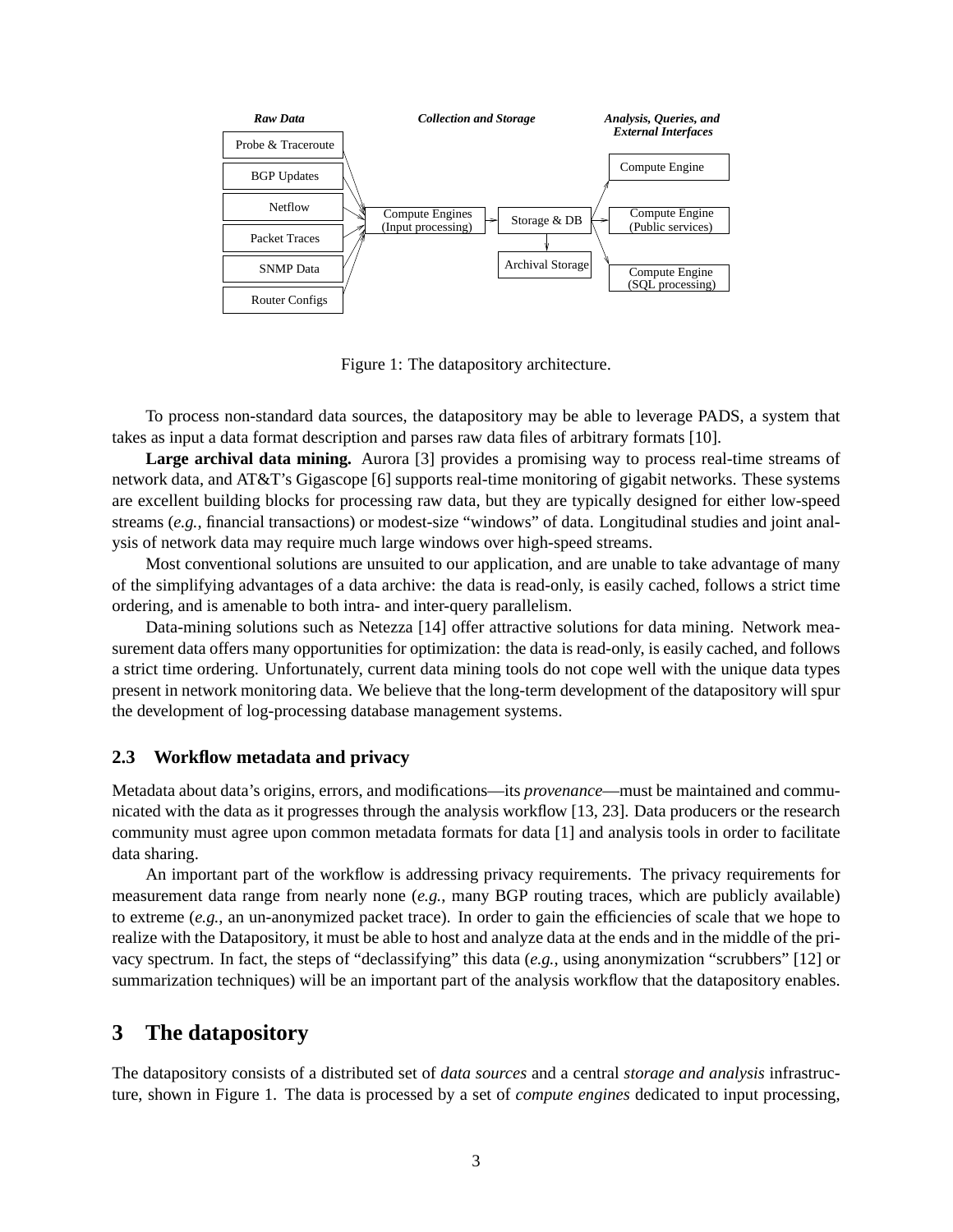which insert the data into the central storage and database nodes. Once inserted, the data may be analyzed by tools on other compute engines.

### **3.1 Data Collection**

The datapository collects data from many sources, including the RON testbed path monitoring nodes and BGP feeds, Abilene data, and the RouteViews BGP archive. Internally, the datapository understands an orthogonal set of *data types* (which abstract a set of *data formats*), and *access methods*:

**Data types** are a canonical version of a particular type of measurement (*e.g.*traceroutes, end-to-end probes, and BGP routing updates). The datapository is currently archiving and processing BGP routing tables and updates from RON and Abilene, and spam logs from two spam honeypots. We have immediate plans to archive RouteViews BGP feeds and end-to-end probes from the RON testbed.

**Data formats** are different storage formats for a particular data type. Each of the formats listed in the Introduction would be one such data format; other examples include the MRT format commonly used to store BGP routing updates, or ASCII files recording traceroutes.

**Access methods** are implementations of techniques that the datapository obtains data from the data sources. Examples include the code that obtains data (*e.g.*, RouteViews) via FTP, and that which securely copies data from the RON testbed nodes to the datapository via SSH.

Central to the datapository is the notion of a *feed*. A feed represents an (access method, data format, data type) tuple, along with the ancillary data used by the access method or data format (*e.g.*, usernames and passwords, or state corresponding to which objects have already been retrieved). Each feed defines a *workflow* that uses an access method to obtain data in a particular format, converts that format into the canonical representation for that data type, and inserts the data into storage.

#### **3.2 Data Storage**

We wish to store data in a cluster of databases that offer an SOL-like interface. Our prior experience and that of others suggests that basing analysis out of a database (we choose SQL out of familiarity) improves consistency, facilitates reuse, and reduces researcher effort [\[20,](#page-9-4) [17\]](#page-9-1). To this end, the present datapository architecture uses a set of MySQL compute engines, each of which has read-only access to the historical data via a distributed filesystem.

This approach has the advantage of simplicity and working with off-the-shelf components, but fails to take advantage of the intra-query parallelism that is available in many of the data-mining queries we issue against the datapository. In addition, the current architecture is limited in its ability to simultaneously query the historical data and newly arrived data, which is maintained read-write by a single database node. We view the development of more suitable storage and mining techniques as a prime challenge for the further development of the datapository.

#### **3.3 Analysis and Queries**

We envision three "users" for the datapository: Network operators, researchers performing analysis, and simulation/emulation systems that require traces as input.

Network operators will be able to use the datapository for real-time debugging and network monitoring. By aggregating data from many vantage points into a logically centralized database, operators can efficiently get information from a geographically and topologically diverse set of network locations. Our previous implementation of a public "BGP monitor" was useful to operators in identifying network-wide failures and debugging reachability problems. Such utilities are particularly useful because they grant operators a view of the network from vantage points outside their own network.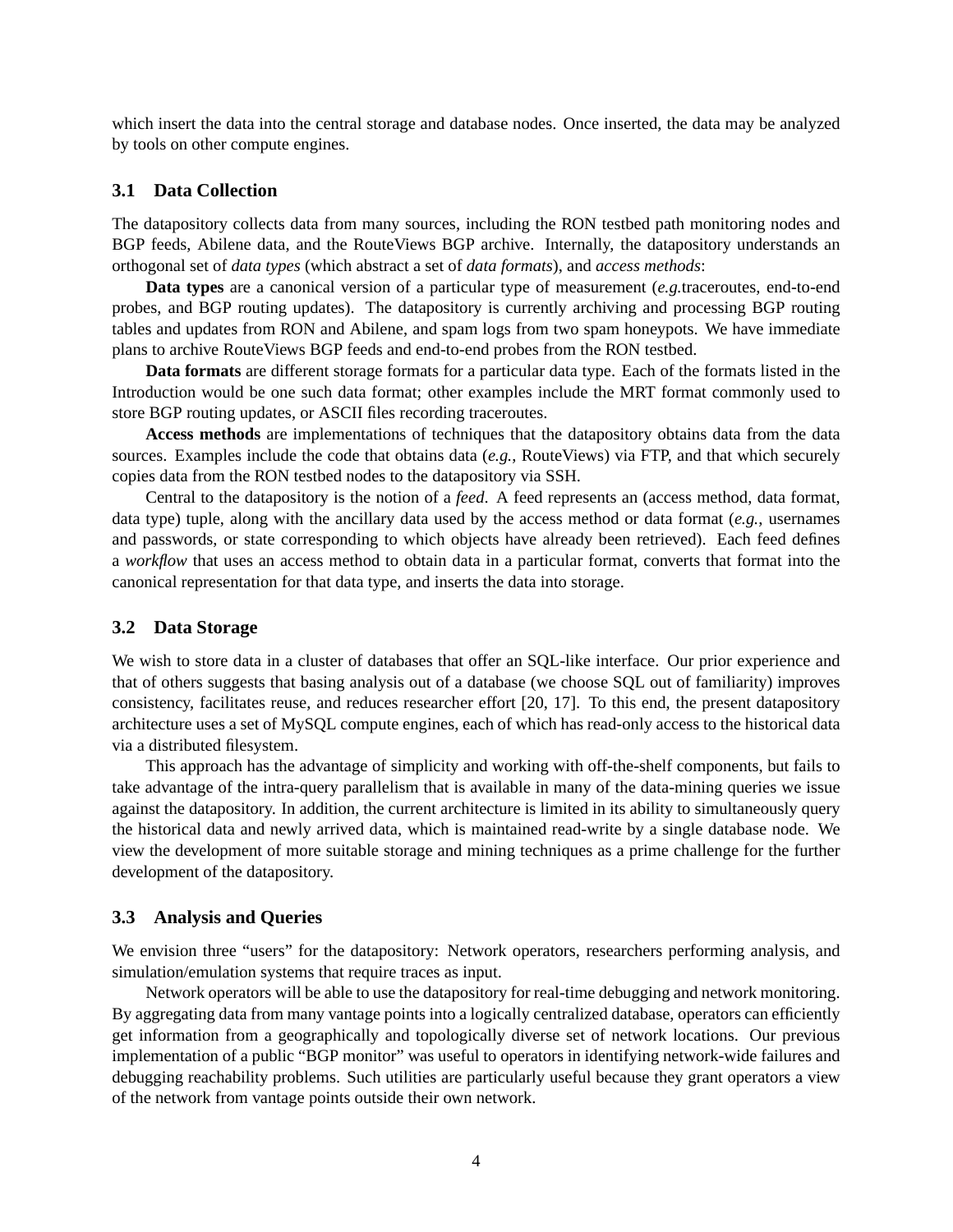Our instance of the datapository holds datasets that researchers and operators choose to make publicly available. Operators may wish to build private datapositories to analyze confidential data and query that data either in isolation or in combination with the publicly available datapository. Analyzing traffic and routing data can help operators with traffic engineering and capacity planning.

The datapository can help network researchers perform long-term longitudinal studies. Network data often exists in two forms: (1) short-term data collected for a particular experiment and (2) long-term data that is collected, but never analyzed *in toto* due to the massive overhead in running a query For example, the RouteViews BGP routing updates comprise BGP data from about 41 routers in 35 different ISPs [\[15\]](#page-8-13). An hour of compressed BGP updates from RouteViews requires one megabyte; as a result, longitudinal queries across multiple years and multiple BGP datasets can become prohibitively expensive. As a shared facility, the datapository can amortize storage, processing, and management costs, such as building and maintaining a database and query infrastructure for longitudinal datasets. We hope that lowering the cost of running queries will foster serendipity by making it easier for researchers to issue exploratory queries.

The datapository aggregates multiple data feeds into a single archive, which facilitates performing joint analysis across multiple datasets. Among many examples, our past research has shown the benefits of performing joint analysis across traceroutes, active probes, and BGP routing updates to study the correlations between end-to-end path performance and Internet routing stability [\[9\]](#page-8-0). More recently, we have studied the interaction between BGP route hijacking and spam activity [\[8\]](#page-8-14). It is our hope that, by providing a common storage and query infrastructure for diverse datasets, Internet researchers will find new ways of finding patterns and correlations across datasets.

#### **3.4 External Interfaces**

The datapository makes raw and aggregated data available through standard interfaces. The datapository currently supports an *XMLRPC* export mechanism, and we are implementing *bulk raw data* export. The XML-RPC interface can export data in various formats, including human-readable output and Matlab-friendly matrices. This data export mechanism allows researchers to focus on analysis techniques without being intimately familiar with the myriad formats for network data. In addition to these export formats, we have created several Web interfaces for browsing data and for network troubleshooting.

To facilitate experimentation, we are integrating the datapository with Emulab [\[22\]](#page-9-5). Emulab provides hardware resources (nodes and links) that can be configured into a desired network topology. Researchers use this emulated network to evaluate real code and distributed systems. Emulab provides a valuable middle ground between simulation and untamed (and un-repeatable) live networks. However, the accuracy of many emulation experiments—much like simulations—lives and dies by the model and input parameters. Coupling the datapository to Emulab can significantly improve this aspect.

Our goal is to foster a seamless flow of data from network traces to Emulab experiments and back. Emulab users will have access to realistic topologies, background traffic patterns, configurations, and even prior experimental and analytical data. The data produced by these experiments can then be inserted into the datapository for archiving and further processing.

This integration presents a classical *workflow* problem, managing the flow of data from the datapository, into emulation (and perhaps the real world, via Emulab's wide-area nodes), and back. Internet research involves a continual cycle of measuring a system to better understand and evaluate its properties, modeling these properties in a way that makes them easy to integrate into a controlled experiment (*e.g.*, in simulation or emulation), and making changes to the system that is actually deployed. The datapository acts as a critical component in this process by facilitating data collection and management, as well as acting as a driver for trace-based emulation. Section [4.1](#page-7-1) describes this process in more detail, as well as its relation to Emulab's scientific workflow management [\[7\]](#page-8-15).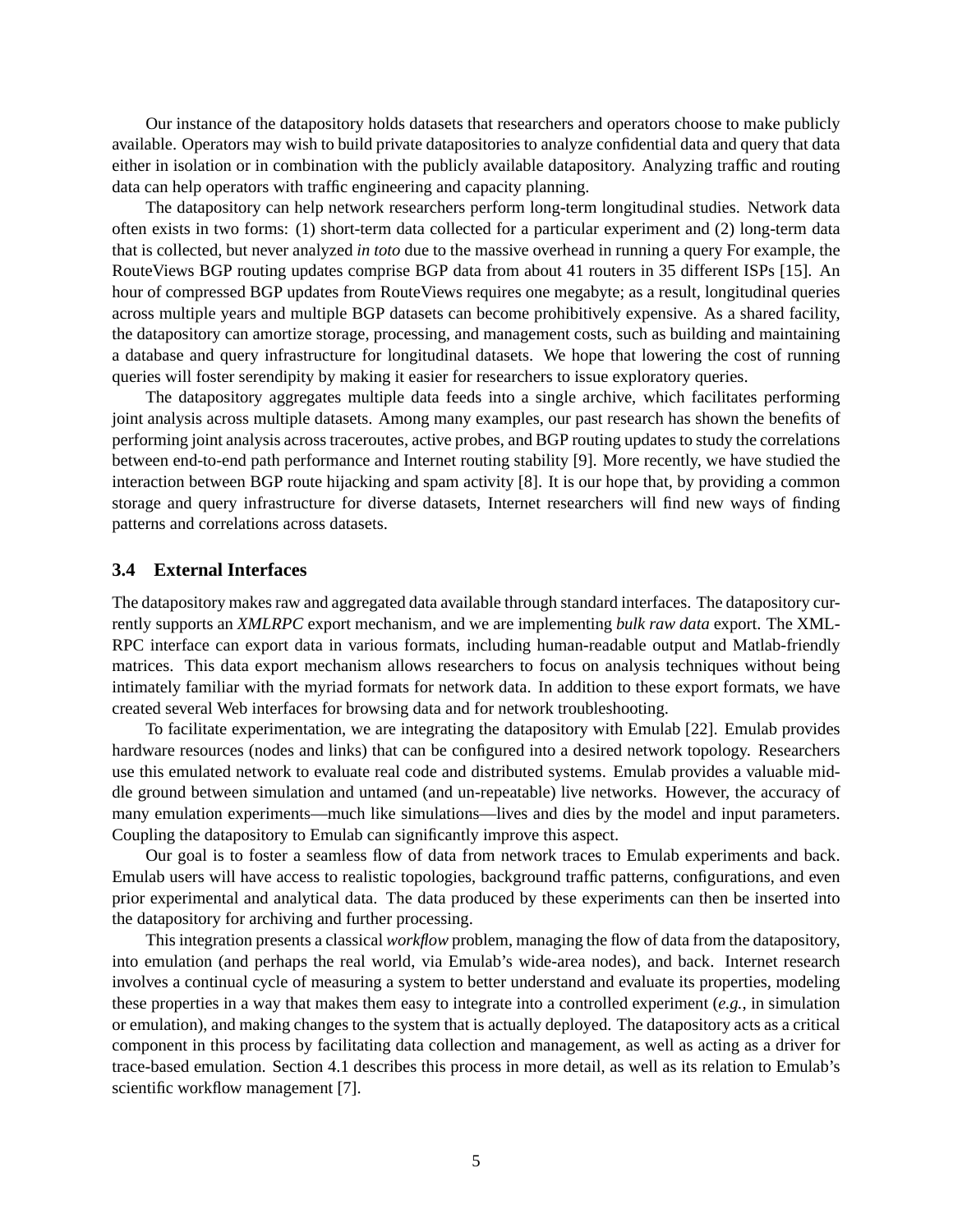# <span id="page-7-0"></span>**4 Opportunities**

This section explores possible future uses for the datapository. We focus first on how the datapository might help scientific experimentation; then, we explore how it might be employed as a cornerstone of network management—even to the point of *controlling* network operation.

### <span id="page-7-1"></span>**4.1 Repeatable Scientific Experimentation**

Two significant challenges in experimentation are repeating a past experiment (under the same or different conditions) and performing new analysis of old data. Without standard techniques for packaging old data and analysis scripts, measurement data is often shuffled about and forgotten or becomes a subset of a continuously collected data stream. At a later date, researchers must recall which subsets of each data stream and which processing scripts they used to produce each set of results.

The datapository can save measurement data from these fates by allowing a researcher to store the details of their analysis workflow. This archived workflow names all of the machinery a researcher would need to reproduce a particular experiment: the data, all scripts needed for analysis, and the process by which these scripts should be executed (*i.e.*, a description of the experiment). The workflow should also refer to any relevant information about how the data was collected and other noteworthy aspects of the data, such as times when the collection machinery was faulty or non-functional, how the data was collected, etc. Our support for workflows is complementary to Emulab, which proposes integrating workflow management into *generating*—not just analyzing—measurements [\[7\]](#page-8-15).

The datapository's archives may also prove useful for driving trace-driven network emulations. The networking community is developing several platforms for network emulation, which would benefit from the ability to play back traces of actual network data. For example, a researcher might set up an experiment that mirrors a real network topology, process traces at the datapository as they are collected from the real network, and project the failures in these traces onto the mirrored network.

### **4.2 Network Monitoring and Control**

Network operators must ensure availability and good performance in the face of constantly changing conditions (*e.g.*, changing traffic patterns, link failures) and security threats (*e.g.*, worms, denial-of-service (DoS) attacks). Unfortunately, critical data often escapes operators' notice due to both the lack of an infrastructure to collect and analyze this data and the lack of adequate detection algorithms. We hope that the datapository will evolve to support real-time analysis and detection. A real-time analysis facility might even allow operators to automate some aspects of network control. For example, such a system could detect erroneous routing advertisements and prevent them from propagating; it could also detect a DoS or worm attacks and install filters.

# **5 Discussion and Summary**

The datapository is an in-progress facility for shared network data analysis. We believe that a communitybased approach to network data analysis can play a critical role in both networking research and operations. In contrast to existing approaches that emphasize cataloging and standardizing Internet data [\[19\]](#page-9-6), we believe that providing a public computational and storage resource will be an effective stimulus for community involvement and adoption of the standards that evolve.

While building the datapository, we have encountered several conflicts between existing workflow and data management systems and the requirements of network data. We hope that this paper will serve as a catalyst for the improvement of both our data repository, and the available data management techniques.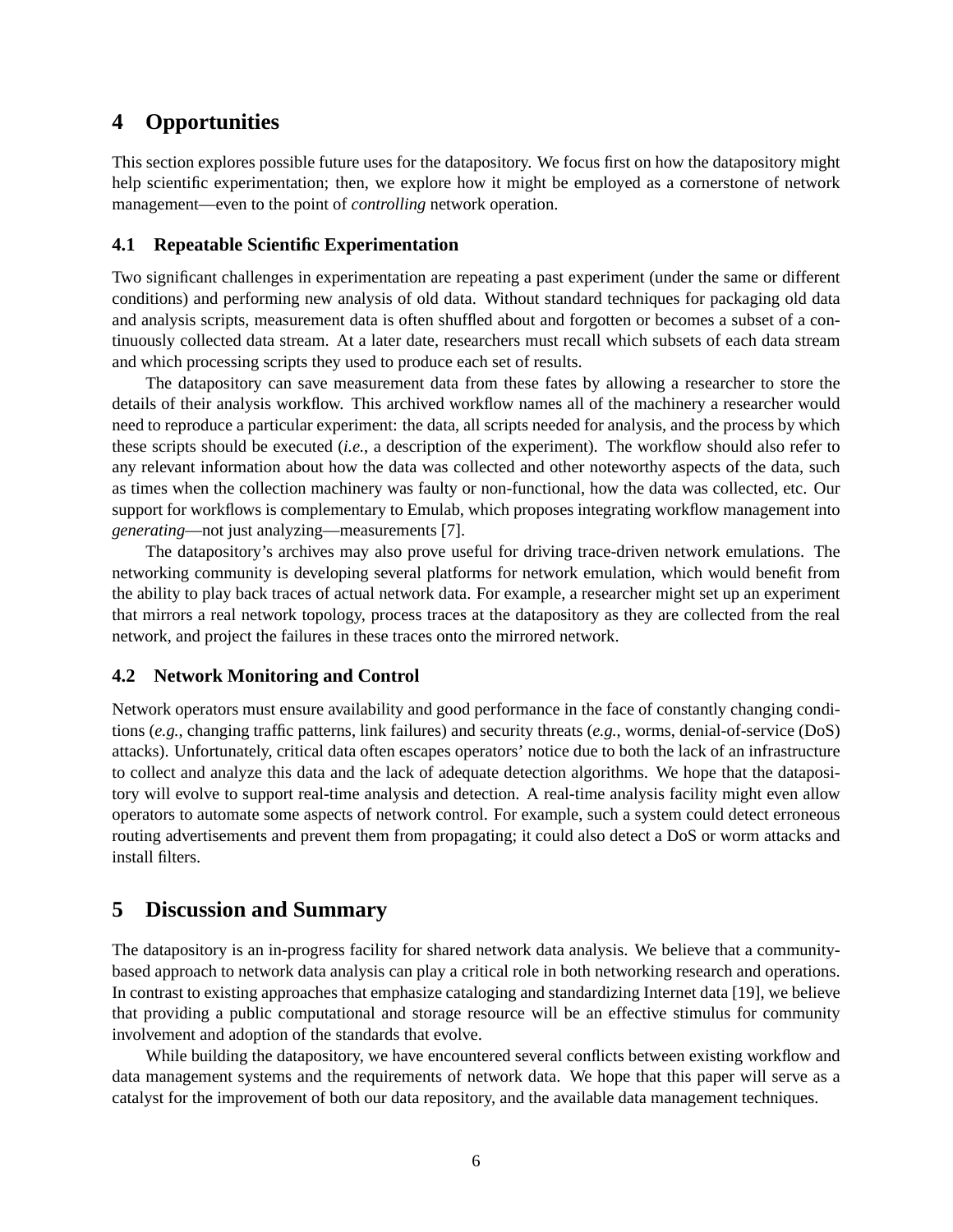## **References**

- <span id="page-8-11"></span>[1] Mark Allman, Ethan Blanton, and Wesley M. Eddy. A scalable system for sharing Internet measurement. In *Passive & Active Measurement (PAM)*, Fort Collins, CO, March 2004.
- <span id="page-8-4"></span>[2] David G. Andersen, Hari Balakrishnan, M. Frans Kaashoek, and Robert Morris. Experience with an Evolving Overlay Network Testbed. *ACM Computer Communications Review*, 33(3):13–19, July 2003.
- <span id="page-8-7"></span>[3] Hari Balakrishnan, Magdalena Balazinska, Donald Carney, et al. Retrospective on Aurora. *VLDB Journal*, January 2004.
- <span id="page-8-2"></span>[4] Rene Brun and Fons Rademakers. ROOT - an object oriented data analysis framework. In *Proc. AIHENP'96 Workshop*, September 1996.
- <span id="page-8-1"></span>[5] CAIDA's Skitter project, 2002. <http://www.caida.org/tools/measurement/skitter/>.
- <span id="page-8-8"></span>[6] Chuck Cranor, Theodore Johnson, Oliver Spataschek, and Vladislav Shkapenyuk. Gigascope: a stream database for network applications. In *Proc. ACM SIGMOD*, pages 647–651, San Diego, CA, June 2003.
- <span id="page-8-15"></span>[7] Eric Eide, Juliana Freire, Jay Lepreau, Tim Stack, and Leigh Stoller. Integrated scientific workflow management for the Emulab network testbed. Submitted for publication, December 2005.
- <span id="page-8-14"></span>[8] Nick Feamster. Open Problems in BGP Anomaly Detection. [http://www.caida.org/outreach/](http://www.caida.org/outreach/isma/0411/abstracts.xml#NickFeamster2) [isma/0411/abstracts.xml#NickFeamster2](http://www.caida.org/outreach/isma/0411/abstracts.xml#NickFeamster2), Nov 2004. Slides available upon request.
- <span id="page-8-0"></span>[9] Nick Feamster, David Andersen, Hari Balakrishnan, and M. Frans Kaashoek. Measuring the effects of Internet path faults on reactive routing. In *Proc. ACM SIGMETRICS*, San Diego, CA, June 2003.
- <span id="page-8-6"></span>[10] Kathleen Fisher and Robert Gruber. Pads: a domain-specific language for processing ad hoc data. In *Proceedings of the 2005 ACM SIGPLAN conference on Programming language design and implementation*, pages 295–304, Chicago, IL, Jun 2005.
- <span id="page-8-3"></span>[11] Fotis Georgatos, Florian Gruber, Daniel Karrenberg, Mark Santcroos, Ana Susanj, Henk Uijterwaal, and Rene Wilhelm. Providing active measurements as a regular service for ISP's. In *Passive & Active Measurement (PAM)*, April 2001.
- <span id="page-8-12"></span>[12] Alefiya Hussain, Genevieve Bartlett, Yuri Pryadkin, John Heidemann, Christos Papadopoulos, and Joseph Bannister. Experiences with a continuous network tracing infrastructure. In *Proc. ACM SIG-COMM Workshop on Mining Network Data (MineNet)*, Philadelphia, PA, August 2005.
- <span id="page-8-10"></span>[13] Jonathan Ledlie, Chaki Ng, David Holland, Kiran-Kumar Muniswamy-Reddy, Uri Braun, and Margo Seltzer. Provenance-aware sensor data storage. In *Proc. Workshop on Networking Meets Databases (NetDB)*, April 2005.
- <span id="page-8-9"></span>[14] Netezza. Business intelligence data warehouse appliance. Netezza Home Page.
- <span id="page-8-13"></span>[15] University of Oregon. RouteViews. <http://www.routeviews.org/>.
- <span id="page-8-5"></span>[16] V. Paxson. End-to-End Routing Behavior in the Internet. *IEEE/ACM Transactions on Networking*, 5(5):601–615, 1997.